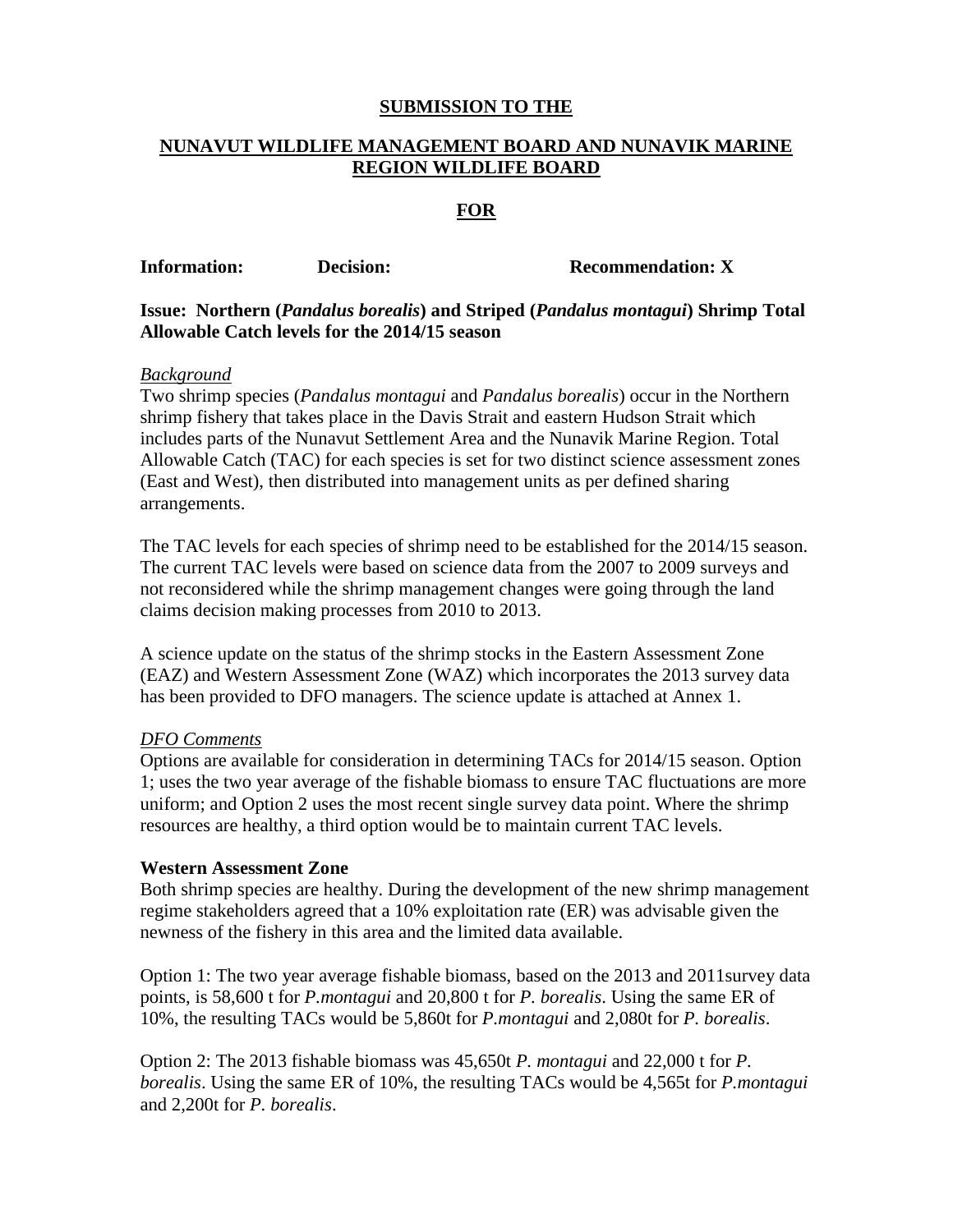Option 3: Maintain current TAC levels (5,000t for *P.montagui* and 1,500t for *P. borealis*) given the newness of the fishery in this area and the limited data available. The potential ER would be approximately 11% for *P. montagui* and 7% for *P. borealis.*

DFO recommends Option 3. Given the preliminary nature of this fishery, it would be advisable to maintain current harvest levels to see how the resource reacts.

## **Eastern Assessment Zone–** *P. borealis*

Survey results indicate that *P. borealis* is healthy. This stock has been managed at an ER of around 15%.

Option 1: The two year average fishable biomass, based on the 2013 and 2012 survey data points, is 55,000t. Using the same 15% exploitation rate, the resulting TAC would be 8,250t for *P. borealis*.

Option 2: The 2013 fishable biomass was 49,637t for *P. borealis.* Using the 15% exploitation rate, the resulting TAC would be 7,445t.

Option 3: Maintain the TAC at the current level of 9000t. The resulting ER would be 18% which would be acceptable given the stock is healthy and a longer time series is available.

DFO recommends Option 3. Since the resource is healthy and the potential ER of 18% is acceptable, there is no firm rationale to reduce the TAC and impact individual quotas.

## **Eastern Assessment Zone –** *P. montagui*

The shrimp management changes in the north were put in place in part to address conservation concerns around *P. montagui* in the EAZ. At the onset of that exercise, the *P. montagui* biomass estimates available were from the 2008/09 surveys which are at the higher end of recent biomass estimates. Since the 2008-09 survey, the *P. montagui* biomass continued to be on a declining trend. However, the TAC was not adjusted despite the decline in resource biomass to allow time for the land claims decision making processes to be completed. The shrimp management changes in the north have been implemented and the TAC can be adjusted based on more recent biomass information.

During the development of the new shrimp management regime both Boards agreed that a 15% ER was acceptable. Given the declining trend for *P. montagui* in the Cautious Zone for a few years, a lower ER would also be advisable.

Option 1: The *P. montagui* biomass increase seen in 2012 is considered to be unreliable in the time series and cannot be used for TAC calculations. Thus the two year average fishable biomass is based on the 2011 and 2013 survey data points and comes to 5,600t. Using the 15% exploitation rate, the resulting TAC would be 840t, a reduction of 1,410t from the current 2,250t TAC. If the existing split between the Davis Strait West and Nunavut/Nunavik East management units is maintained, the share for Inuit will be 429t.

Option 2: The 2013 *P. montagui* fishable biomass estimate is 3,534t. Using the 15% ER, the resulting TAC would be 530t, a reduction of 1,720t from the current 2,250t TAC. If